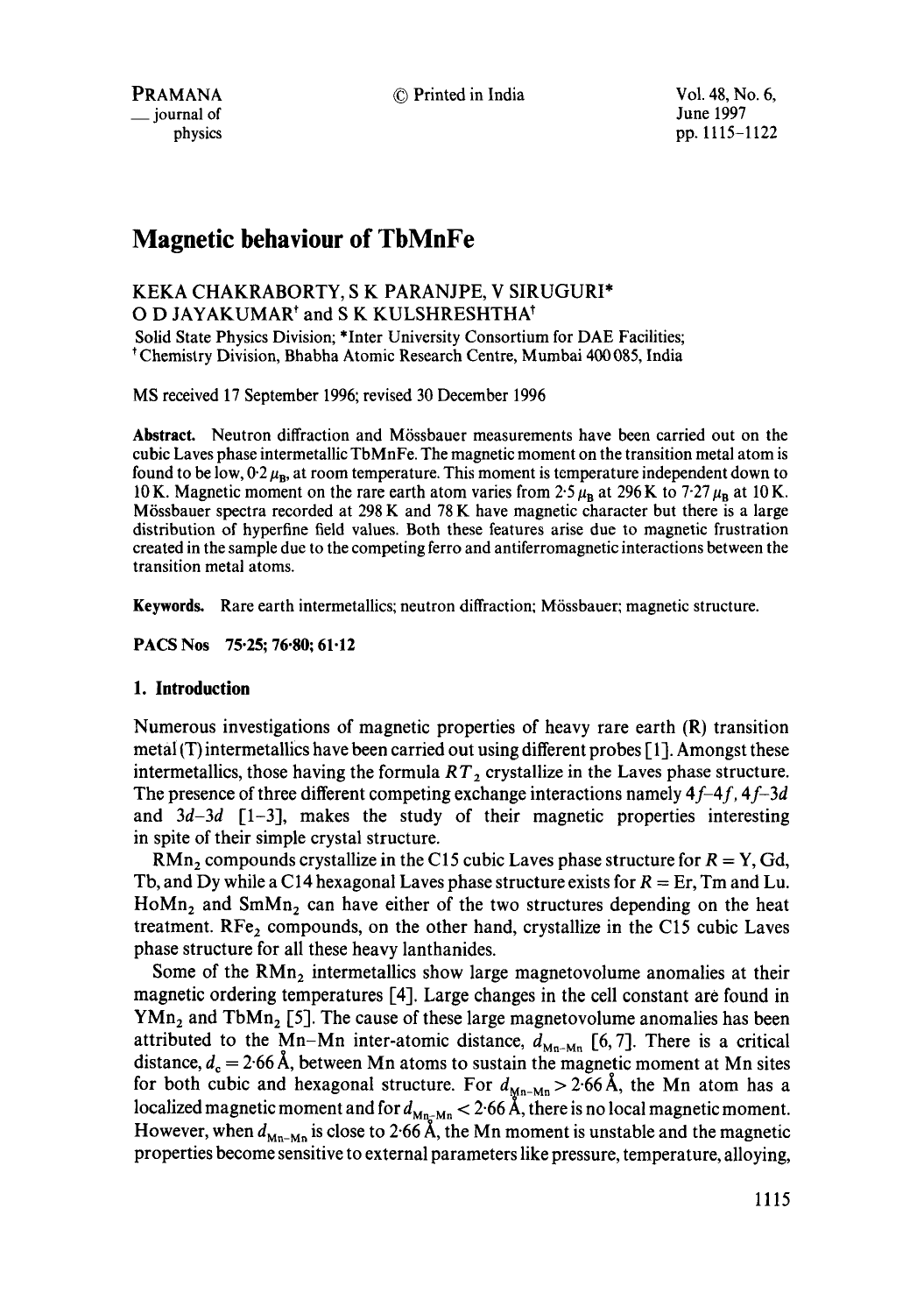etc.  $[8-10]$ . Unlike  $RMn<sub>2</sub>$  intermetallics, a ferromagnetic ordering exists between Fe atoms in all  $\text{RF}e_2$  alloys, with the moment on R aligned antiparallel to Fe moment, resulting in a ferrimagnetic structure [11]. The ordered moment on Fe site is close to  $1.6~\mu_{\rm B}$  at low temperatures.

The magnetization and Mössbauer measurements on the compound  $Ho(Fe_{2-x}Mn_x)$ [12] have revealed that the magnetic moment on Fe decreases from 1.43  $\mu_B$  to 0.96  $\mu_B$ with increase in Mn concentration from  $x = 0.0$  to  $x = 0.6$ . This concentration dependence of the magnetic moment is not linear. The moment on Mn, assuming an antiferromagnetic alignment of Fe and Mn moments, has been shown to be very low [12]. Similar observations are reported in Y(Fe<sub>2x</sub>Mn<sub>x</sub>) [13] where the two end members with  $x = 0$  and  $x = 2$  have ferromagnetic and helical antiferromagnetic ordering, respectively. The mixed system has two types of Mn atoms, one of high spin with moment of 2.7  $\mu_B$  and the other of low spin with moment decreasing from 0.6  $\mu_B$  to  $0.08 \mu_{\rm B}$  as the Mn concentration is increased.

The intermetallics  $TbMn_2$  and  $TbFe_2$  form a solid solution over the entire concentration range [14]. TbFe<sub>2</sub> has a ferrimagnetic ordering with  $T_c = 697$ K with Fe moment of 1.6 $\mu_B$  at low temperatures aligned along  $\langle 111 \rangle$  direction [11, 15]. TbMn<sub>2</sub> exhibits a complex magnetic behaviour [16-20]. For  $40 K < T < 45 K$ , there is a ferrimagnetic ordering of rare earth and transition metal atoms. Below 40 K, the structure is antiferromagnetic, characterized by the propagation vector  $(2/3, 2/3, 0)$ . At 2 K, magnetic ordering with propagation vector  $(1/2, 1/2, 1/2)$  is observed with magnetic peaks at  $(1/2, 1/2, 1/2)$ , etc. The structure scheme is modified by application of external magnetic field [16, 17]. The replacement of 4% Mn by Fe changes the magnetic structure drastically  $[17, 18]$  where rhombohedral distortion below 70 K is reported.

To understand the magnetic behaviour of the mixed system, where an interplay of ferro and antiferromagnetic interactions could lead to frustration, we have undertaken a neutron diffraction study of TbMnFe. The results of neutron diffraction on TbMnFe and Mössbauer measurements on TbMnFe and TbFe<sub>2</sub> are reported here. In TbMnFe the T-T distance,  $d_{\text{r}-\text{r}} = 2.646 \text{ Å}$ , which is close to  $d_{\text{c}}$ . Hence, it would be interesting to study the behaviour of magnetic moments on T atom site.

#### **2. Experimental**

The sample was prepared by repeated arc melting of the constituents of 99.9% purity in an ultra pure argon atmosphere and then annealed for 200h at temperature of 1150 K. Single phase formation for the annealed samples was tested by X-ray diffraction. The total weight loss due to evaporation of the constituents and the intermetallic formed during melting was less than 2.5 %. For neutron measurements, well powdered sample was packed in a cylindrical vanadium container. For the low temperature experiments, the sample was packed in an aluminium container. Powder diffraction profiles were recorded using the PSD-based powder diffractometer at Dhruva reactor  $[21]$  with a wavelength of 1.1 Å. Diffraction patterns were recorded at a series of temperatures in the range of 10 K to 300 K using a two-stage closed cycle refrigerator (CCR).

Mössbauer spectra <sup>57</sup>Fe were recorded at room temperature and at 78K, using a constant acceleration drive and a  $57C$ o source in a Rh matrix. The TbFe<sub>2</sub> spectra were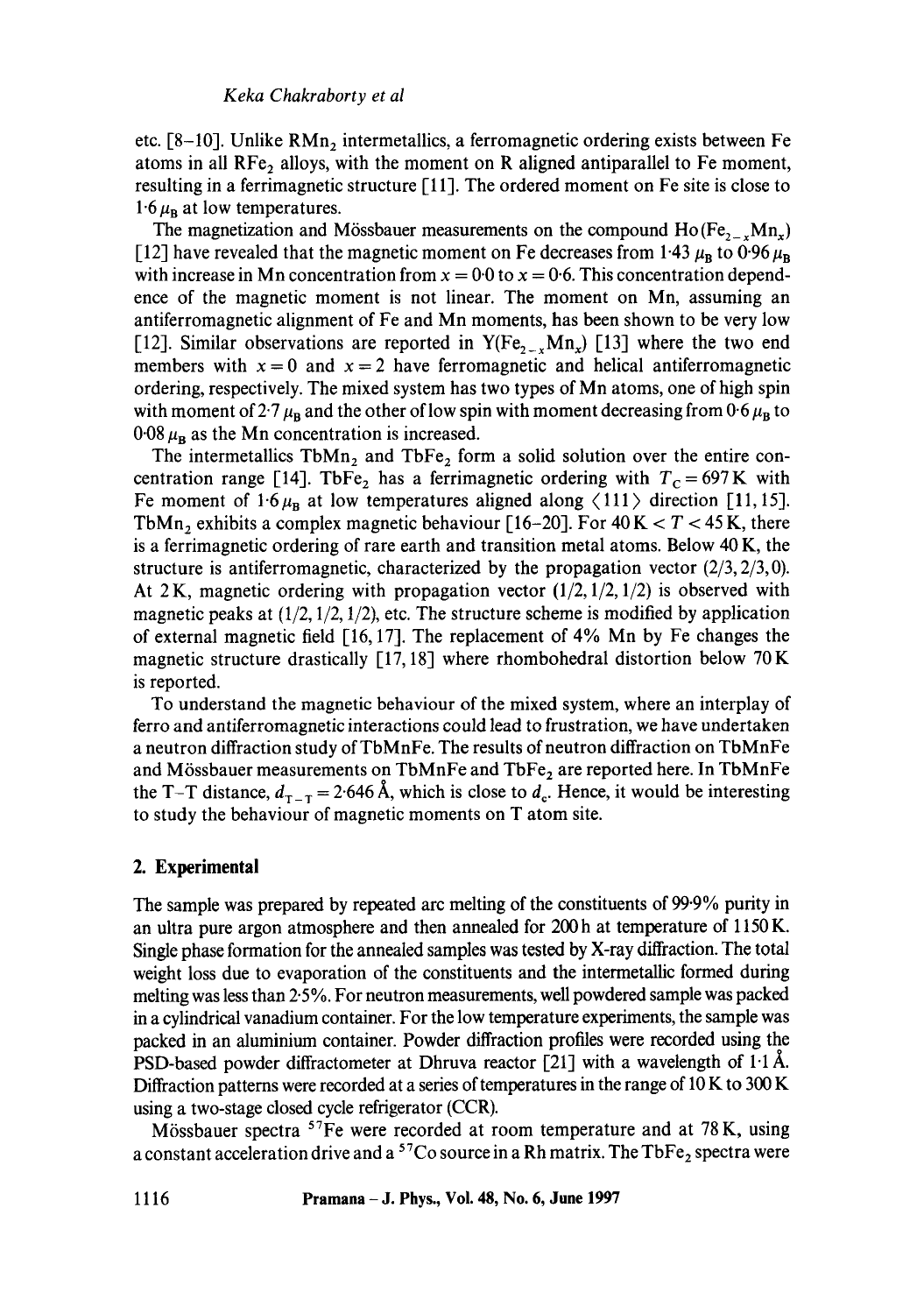least squares fitted using a computer program which solves the complete nuclear hyperfine Hamiltonian matrix. The isomeric shift values are reported with respect to Fe metal at room temperature.

## **3. Experimental results**

#### 3.1 *Neutron diffraction*

The diffraction pattern recorded at room temperature could be indexed using C15 cubic Laves phase structure. The X-ray as well as neutron diffraction patterns showed the presence of weak Fe lines. The sample being magnetically ordered at 300 K, refinement of the neutron diffraction pattern was carried out using higher angle data [22]. The structure of TbMnFe conforms to the space group Fd3m. The parameters varied were scale factor, zero angle of the detector, half width parameters, cell constant, temperature factor and the occupancies of the different atoms in the unit cell. The occupancies obtained were found to be consistent with the stoichiometry TbMnFe. Variation of Mn occupancy parameter yielded no change in its value. The analysis gave the cell constant as 7.485 Å, and a temperature factor (B) of  $0.90 \text{\AA}^2$ . The refinement converged to an agreement factor of  $3.4\%$ .

A particularity of the C15 Laves phase structure factors is that the magnetic part of the intensity of (220) reflection depends only on the magnetic moment of R-site while that of (222) reflection depends only on the magnetic moment of the T-metal site. The (222) reflection was found to be weak and hence was not used in our calculation of magnetic moment. The reflections  $(220)$ ,  $(111)$  and  $(311)$  were used to obtain the R- and T-site magnetic moments and were found to be  $2.50(3)\mu_B$  and  $0.20(4)\mu_B$  at *RT*, respectively. The form factors used were from Lander *et al* [23] and Watson *et al* [24]. The intensities of the remaining reflections were calculated using these moments and were found to be in good agreement with the observed intensities. Table 1 gives the comparison between observed and calculated intensities.

Figure 1 shows the neutron diffraction patterns of TbMnFe as a function of temperature from 10 K to 300 K. The patterns have been corrected for background and

| hkl       | $I_{obs}$ | $I_{\text{calc}}$ |
|-----------|-----------|-------------------|
| (111)     | 3274(57)  | 3275              |
| (220)     | 6504(81)  | 6206              |
| (311)     | 8739(94)  | 8766              |
| (222)     | 1323(36)  | 1208              |
| (400)     | 378 (19)  | 430               |
| (422)     | 2922(54)  | 3358              |
| $(511)^*$ |           |                   |
| (333)     | 3924(62)  | 4166              |
| (440)     | 3195(56)  | 3195              |

**Table** 1. Observed and calculated intensities of different reflections of TbMnFe at 300 K with error bars in bracket using  $M_A = 2.5 \mu_B$  and  $M_B = 0.2 \mu_B$  for calculations.

\* Fe (200) also contributes to these reflections.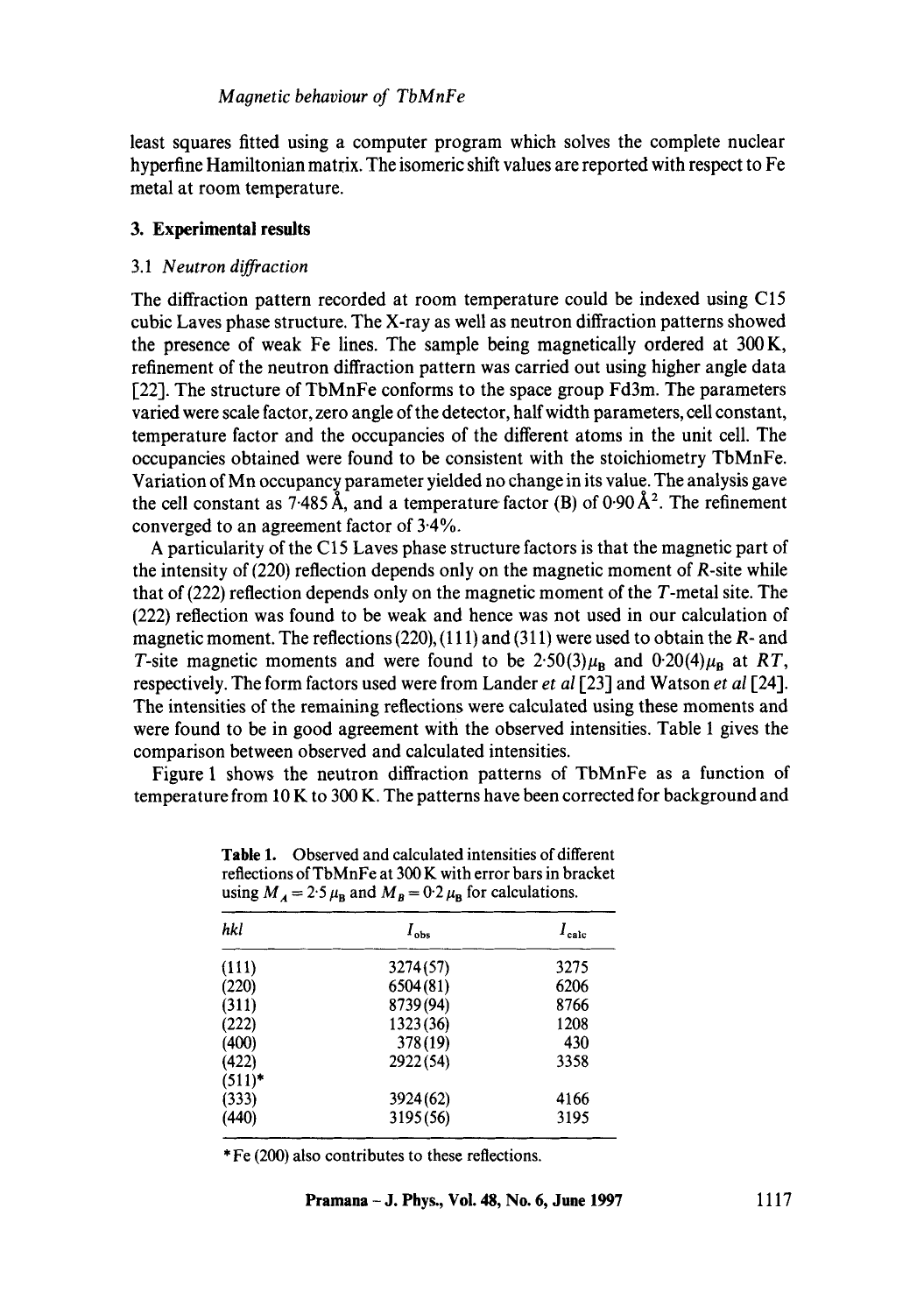*Keka Chakraborty et al* 



**Figure 1.**  Temperature dependence of neutron diffraction patterns for TbMnFe.

contribution from A1 peaks of the sample holder. As seen from the figure, the intensities of the (111), (220), (311), (400) and (331) reflections increase as the temperature is lowered to  $10 \text{ K}$ , but there is no observable change in the intensity of (222) reflection. No additional line suggestive of antiferromagnetic ordering was observed down to 10 K. The structure remains cubic down to 10 K. The moment obtained on R-site was found to be  $7.27(3)\mu_B$  at 10 K. The moment on T-site remains unchanged as indicated by the constant value of the intensity of the (222) reflection. Temperature dependence of the peak intensities of some of the reflections is shown in figure 2. It is of interest to note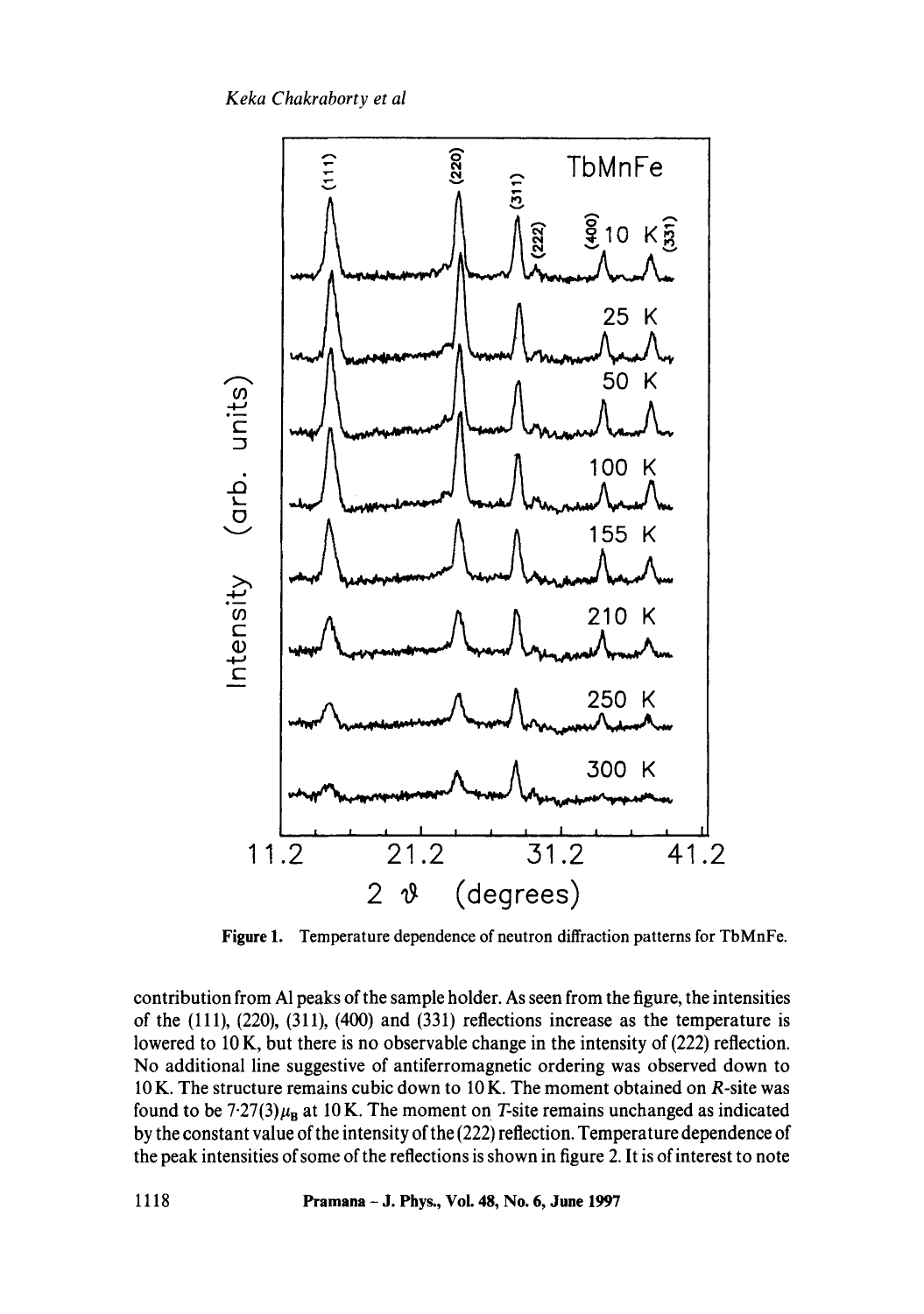

**Figure 2.**  Temperature dependence of peak intensities of (111), (220) and (222) reflections in TbMnFe.

that the ordered Tb site moments for  $TbFe<sub>2</sub>$  and  $TbMn<sub>2</sub>$  below the Curie and Néel temperatures are 9.0  $\mu_{\rm B}$  and 8.7  $\mu_{\rm B}$ , respectively [11].

#### 3.2 *M6ssbauer measurements*

Mössbauer spectra of TbFe<sub>2</sub> and TbMnFe recorded at room temperature and 78 K are shown in figure 3. The observed spectrum consists of two magnetic sextets having an intensity ratio 1:3 which implied that the magnetization is along the (111) direction [25, 26]. These two sextets originate from Fe atoms which are crystallographically equivalent sites of trigonal symmetry  $(3m)$  but magnetically inequivalent as the two values of the angle  $\theta$  between the two principal efg axis  $\langle 111 \rangle$  and the magnetization direction [111] are  $0^{\circ}$  and  $70^{\circ}32'$ , respectively. This observation is in conformity with the observations of earlier investigators [25]. From the analysis of the RT spectrum, the values of isomeric shift,  $\delta$ , and quadrupole splitting  $\Delta E_q$  observed were found to be  $-0.07$  mms<sup>-1</sup> and  $-0.49$  mms<sup>-1</sup>, respectively, and the internal hyperfine field values for the two [25-27] Fe sites characterized by  $\theta = 70^{\circ}$  32' and  $\theta = 0^{\circ}$  were  $h_1 = 215$  kOe and  $h_2 = 197$  kOe, respectively. The analysis of the 78 K data gave  $\delta = 0.03$  mms<sup>-1</sup>,  $\Delta E_q = -0.52$  mms<sup>-1</sup>,  $h_1 = 228$  kOe and  $h_2 = 200$  kOe. The consistency between the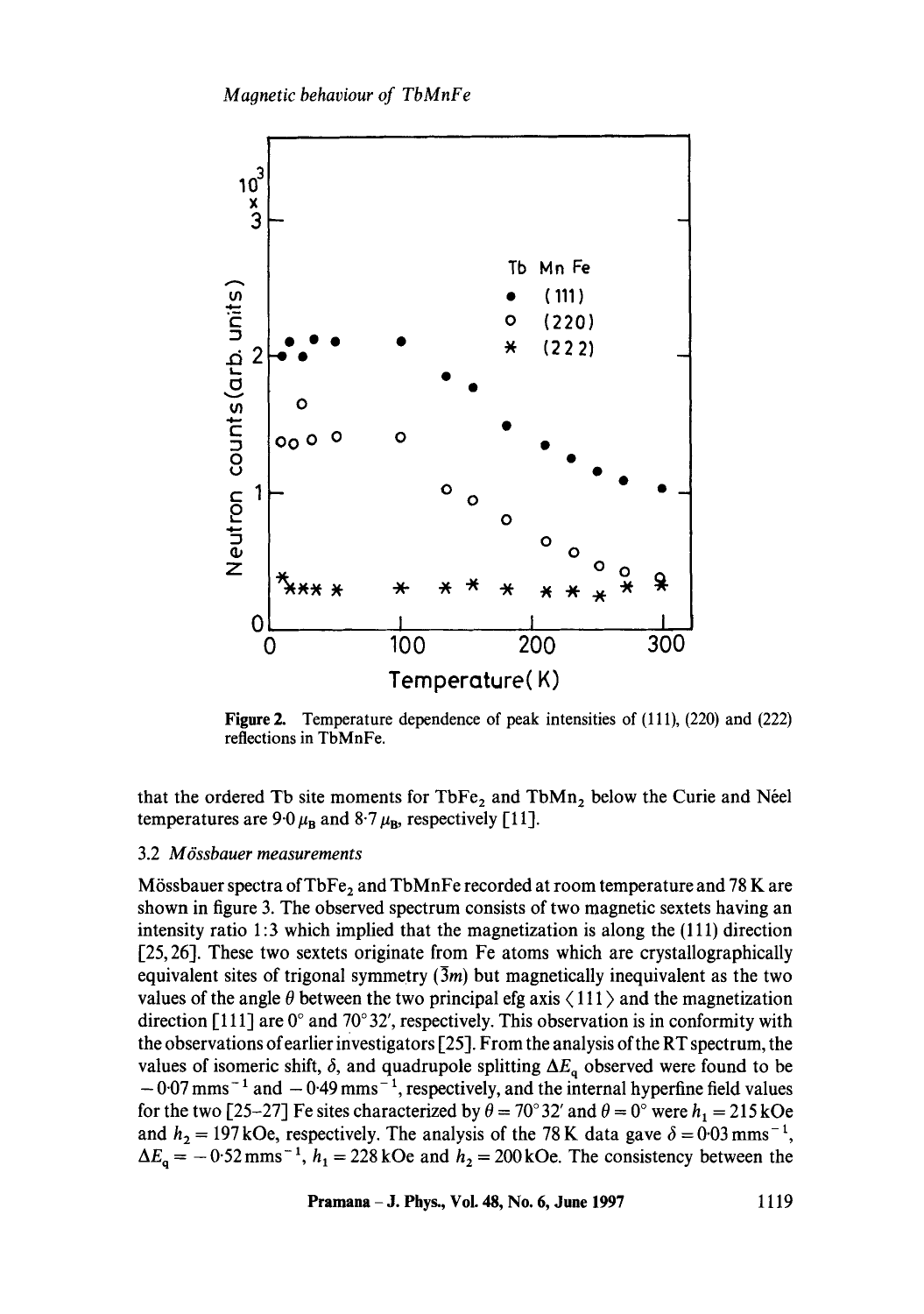

**Figure 3.** Mössbauer spectra of  $TbFe<sub>2</sub>$  (a, b) and  $TbMnFe$  (c, d) at 300 K.

*RT* and 78 K data was found to be very good. These values of internal hyperfine field correspond to  $\mu_{Fe} \approx 1.7 \mu_B$  at 78 K assuming a value of  $\approx 120$  kOe per Bohr magneton.

The TbMnFe spectra, though magnetic in nature at both the temperatures, do not exhibit well resolved patterns and show a broad distribution of internal hyperfine field values, making the analysis complicated. Hence the Fe spin orientation cannot be uniquely defined for this system. However, the average internal hyperfine field value observed at 78 K suggests that the average moment on Fe site must be more than  $1 \mu_B$ . TbMnFe spectra recorded with an external magnetic field of 1 kOe did not show any appreciable change in the line shape, hence ruling out the possibility of superparamagnetism. The spectra in paramagnetic state for both the samples showed well-defined quadrupole doublets. These observations suggest that there is a distribution of internal hyperfine fields in TbMnFe due to different types of magnetic interactions resulting in the frustration of magnetic system.

# **4. Discussion**

Antiferromagnetic coupling has been observed between Mn and any other 3dtransition metal atom when the separation between them is less than  $2.8 \text{ Å}$  [28]. In the present system this distance was found to be  $2.64 \text{ Å}$ , which is very close to the critical value of  $2.66 \text{ Å}$ . The interaction between Mn-Mn and Fe-Mn is negative while the Fe-Fe interaction is positive. Mn and Fe atoms are randomly distributed on T-sites,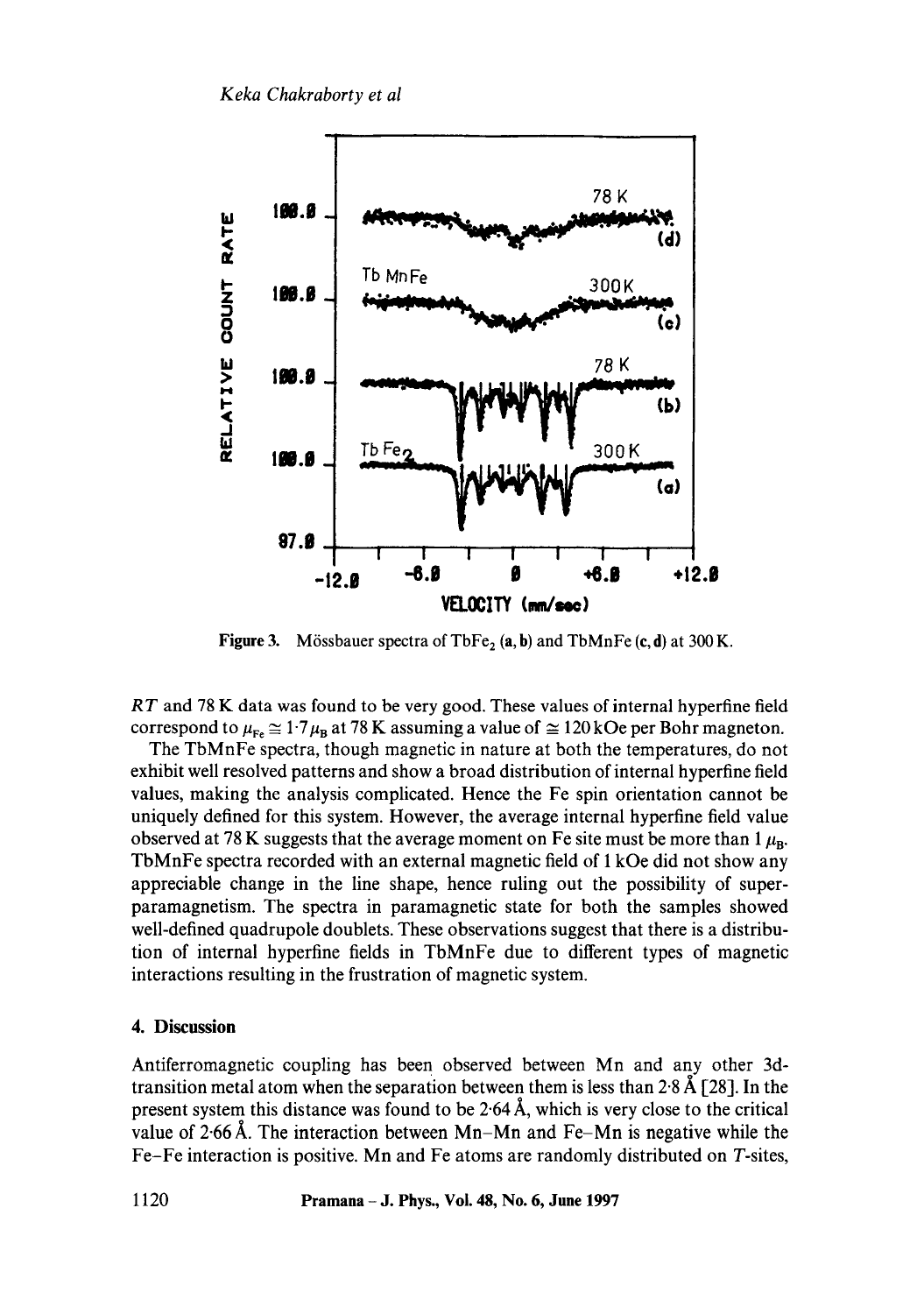## *Magnetic behaviour of TbMnFe*

leading to topological frustration. This frustration weakens the interaction between transition metal atoms leading to low moment. Hence no change in the intensity of scattered neutrons from the (222) planes is observed (within the instrument resolution) with lowering of temperature. In a similar system, namely Tb  $(Mn_{0.96}Fe_{0.04})_2$  [17, 18], the moment on  $Mn$ , i.e.,  $T$ -site, is found to be low. In this system, however, there is a progressive rhombohedral distortion below the magnetic ordering temperature, conforming to the space group  $(R\overline{3}m)$  which decouples the Mn moments into two sites, lb and 3d. The neutron observations have been interpreted on the basis of magnetic moment on one Mn site (lb) and nonmagnetic Mn atoms on the other site (3d). In TbMnFe, the present neutron measurements do not show any crystallographic distortion and all  $T$  sites (16d) are randomly occupied by Fe and Mn atoms. The neutron observations at 300 K are in accordance with the Mössbauer results which do not show well-split spectra indicating distribution of hyperfine fields and thus no unique value of moment on  $T$ -site. Also, as the temperature is lowered to 78 K, the M6ssbauer pattern does not improve much and thus it can be concluded that frustration persists at low temperatures. This is also inferred from neutron diffraction results at low temperatures. Only the Tb site moment is ordered at 296 K and its magnetic moment increases as the temperature is lowered.

# 5. Conclusion

Neutron diffraction measurements on TbMnFe show that the transition site moment is low and temperature independent. The rare earth moment increases from  $2.5 \mu_B$  at 296 K to 7.27  $\mu_B$  at 10 K. Mössbauer spectra suggest a distribution of hyperfine fields and their direction at the T-metal atom site. The observation that the magnetic moment on T-site remains unchanged with respect to temperature is in conformity with earlier observations in similar systems [29, 30].

#### **References**

- [1] K H J Buschow, *Rep. Prog. Phys.* 40, 1179 (1977)
- [2] W E Wallace, in *Rare earth intermetallics in materials science and technology* edited by A M Allen, L J Margave and A S Nowick (Academic Press, New York, 1973) ch. 11
- [3] K H J Buschow, in *Ferromagnetic materials* edited by E P Wohlfarth (North-Holland, Amsterdam, 1980) vol. 1, ch. 4
- [4] Y Nakamura, *Hyperfine interactions* 83, 55 (1994)
- [5] H Wada, H Nakamura, K Yoshimura, M Shiga and Y Nakamura, *J. Magn. Magn. Mater.*  70, 134 (1987)
- [6] K Yoshimura, M Tagigawa, Y Yasuko, M Shiga and Y Nakamura, *J. Magn. Magn. Mater.*  54-57, 1075 (1986)
- [7] K Yoshimura, M Shiga and Y Nakamura, *J. Phys. Soc. Jpn.* 55, 3585 (1986)
- [8] R Ballou, I Yu Gaydukova, A S Markosyan and B Ouladdiaf, *J. Magn. Magn. Mater.*  104-107, 1465 (1992)
- I-9] R Ballou, J Deportes, R Lemaire, P Rowault and J L Soubeyroux, *J. Magn. Magn. Mater.*  90-91, 559 (1990)
- [10] J Voiron, R Ballou, J Deportes, R M Galera and L Lelievre, *J. Appl. Phys.* 69, 5678 (1991)
- [11] Y J Tang, X P Zhong and H L Luo, *J. Magn. Magn. Mater.* 127, 378 (1993)
- 1-12] CRitter, R Cywinski, S H Kilcoyne and S Mondal, *J. Phys. Condens. Matter* 4, 1559 (1992)
- [13] H Nagai, *Hyperfine interactions* 51, 1003 (1989)